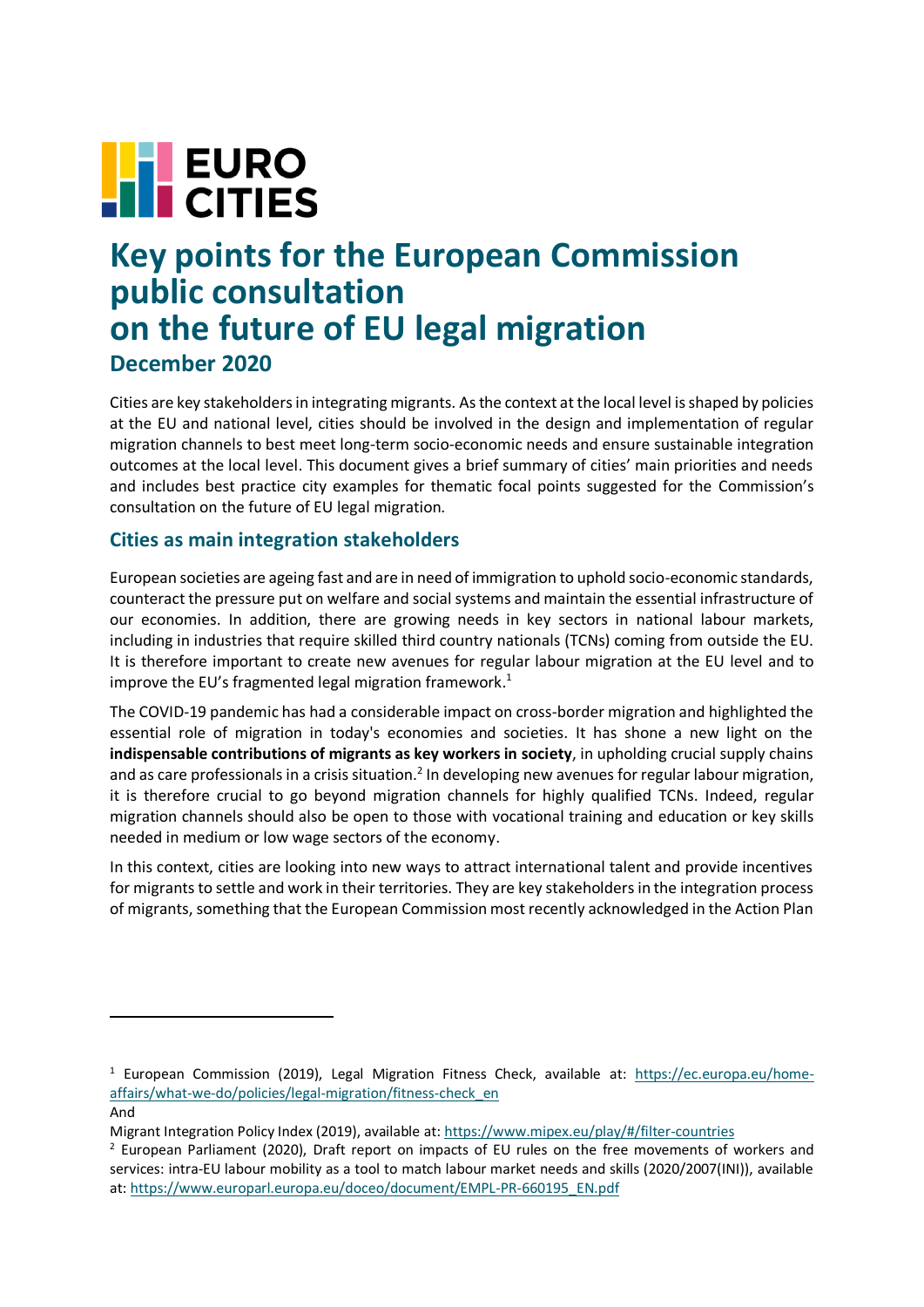

on Integration and Inclusion 2021-2027.<sup>3</sup> Given the link between regular migration channels and facilitated integration, cities have an interest in migration through safe, dignified and regulated channels. In order to make regular migration channels a win-win situation for both migrants and the host society, it is important to **involve cities' integration expertise from the start** when developing regular pathways.

From an economic point of view, cities are best placed to have a coherent overview of the current and more structural shortages and opportunities in the local labour market. Local administrations should therefore be included in multi-level governance of attracting and retaining international talent to respond to the needs of the local labour market. To this end, spaces for **multi-level dialogue across the local, national and EU level governance structure** need to be expanded. More city-EU Commission dialogues on legal migration and integration are needed to allow cities to provide real time feedback about local challenges, bottlenecks and solutions.

Migrants have been one of the groups hit the hardest by the pandemic and its socio-economic impact, and have been among the first to lose their employment. New legislation should therefore **have social protection for migrants at its core** and improve their access to healthcare, housing and decent working conditions. The inconsistencies in the EU's current legal framework with respect to work and residence permits, the recognition of skills and qualifications, and intra-EU mobility create uncertainty for migrants, employers and local administrations.

## **The link between talent attraction, retention, and integration**

**Integration is a complex process that happens at the local level** and involves both migrants and local communities. Cities' involvement is crucial in providing migrants with different services, ranging from access to adequate and affordable housing to education of their children or providing information and matching for job opportunities. Moreover, cities take on a coordinating function and bring together other local stakeholders that shape the integration process in a sustainable way, including employers, schools, civil society organisations etc.

This local ecosystem needs to be taken into account when designing and implementing regular labour migration channels to attract highly skilled third country nationals. TCNs that are described as "international talent" can be characterised by a high degree of mobility due to their specialised skill set that facilitates many employment possibilities. Cities therefore need to be involved from the beginning to **foster sustainable integration opportunities at the local level**. In this way, they contribute to making the EU a more attractive destination to work, live and study in the international comparison.

Moreover, long-term integration and participation in the local labour market is more beneficial for welfare systems and the economy at large. This is also relevant for the retention of international students after the conclusion of the (university) programmes – the relative "cost" of training third country nationals should be offset by measures to retain young professionals, invigorate local industries and invest in European economies.

And

<sup>&</sup>lt;sup>3</sup> Eurocities (2020), Key points for the Public Consultation on the integration and inclusion of migrants and people with a migrant background, available at: [http://nws.eurocities.eu/MediaShell/media/Eurocities-KeyPoints-](http://nws.eurocities.eu/MediaShell/media/Eurocities-KeyPoints-Inclusion_and_Integration.pdf)[Inclusion\\_and\\_Integration.pdf](http://nws.eurocities.eu/MediaShell/media/Eurocities-KeyPoints-Inclusion_and_Integration.pdf)

European Commission (2020), Action Plan on Integration and Inclusion 2021-2027, available at: [https://ec.europa.eu/home-](https://ec.europa.eu/home-affairs/sites/homeaffairs/files/pdf/action_plan_on_integration_and_inclusion_2021-2027.pdf)

[affairs/sites/homeaffairs/files/pdf/action\\_plan\\_on\\_integration\\_and\\_inclusion\\_2021-2027.pdf](https://ec.europa.eu/home-affairs/sites/homeaffairs/files/pdf/action_plan_on_integration_and_inclusion_2021-2027.pdf)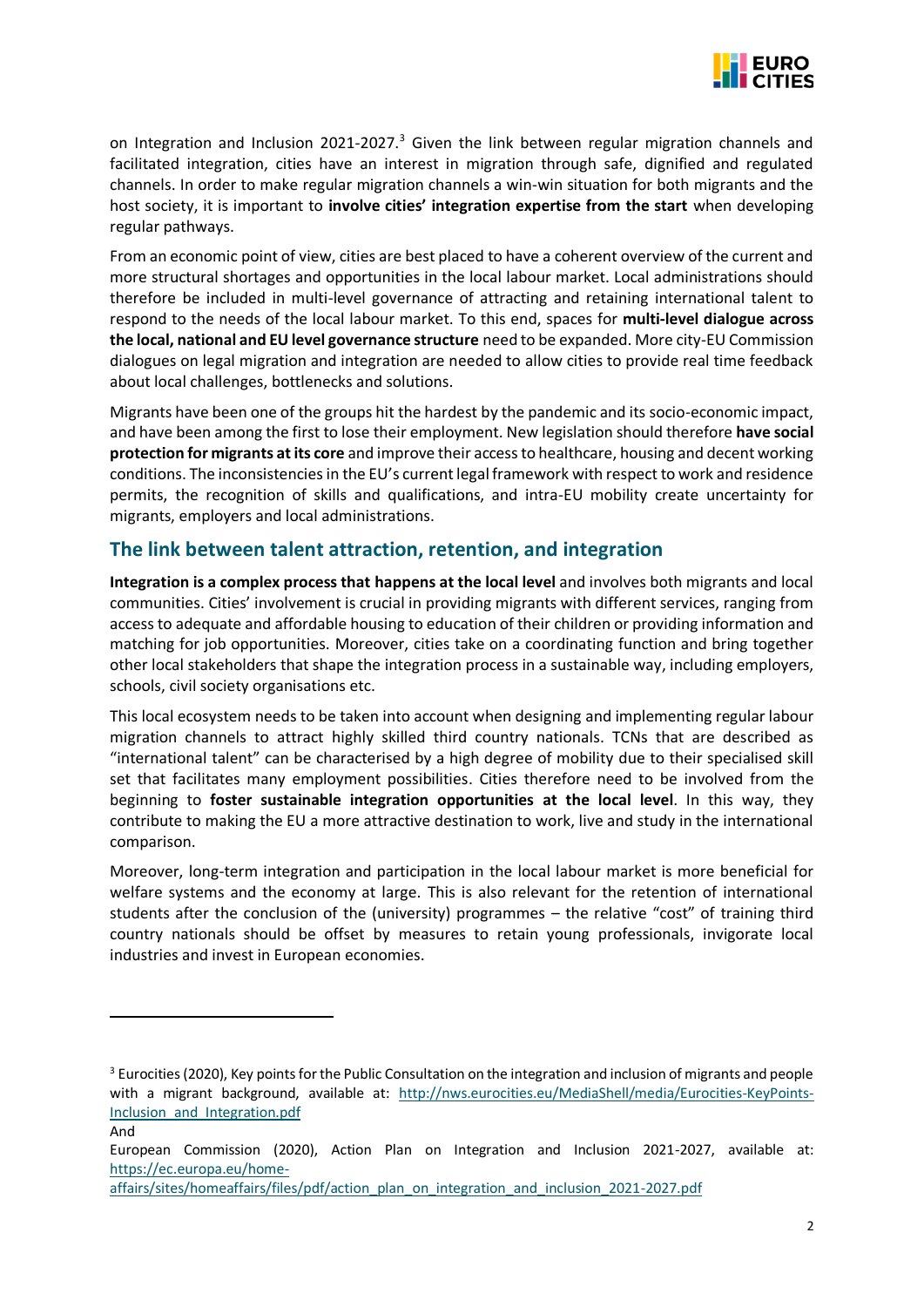

# **An effective and responsive EU Talent Pool for a range of skills**

The upcoming EU Talent Pool is a welcome proposal to match skilled TCNs and EU employers. To be an effective tool, however, the Talent Pool should also **reflect the labour market needs of the local level**. **Cities should be included and consulted in its development to ensure the Pool's relevance for individual local labour market needs.**

More specifically, cities should also have access to the Talent Pool itself: first as potential employers of third country nationals in their own administrations, which would also contribute to making city administrations more diverse and inclusive; and second, to act as a bridging point for local businesses and to coordinate the needs of local stakeholders. Cities' involvement in the Talent Pool would contribute significantly to making it a more effective and responsive instrument to find and match skilled third country nationals.

In addition, the EU Talent Pool's function as database for job matching can also be expanded to make the EU's competitiveness for skilled third country nationals more visible. Cities, being the preferred places to settle and work for highly skilled third country nationals, can contribute significantly in advertising their opportunities and attracting "international talent".

The COVID-19 pandemic has clearly brought to the fore an existing reliance on TCNs in the care sector, food supply chains and agriculture, as well as infrastructural services in cities. EU countries are in need of TCNs working in industries or sectors that are characterised as being "medium or low wage" and where vacancies may not be easy to fill. The EU framework on legal migration should take this into account and provide opportunities for **increasing regular migration channels for so-called "low or medium skilled" migrant workers** in key industries with labour shortages, as well as job matching in the local labour market.

#### **The recognition of skills and qualifications**

Training and skills development are key to ensure long-term integration in the labour market. The European Commission should support initiatives that help migrants reskill and upskill, learn the local language and have their qualifications and skills recognised in their host countries. Skills programmes have the potential of significantly increasing migrants' contributions to the local labour market, as well as for their personal and professional development. In case of return to a migrant's country of origin, for instance through a circular migration scheme, an improved skill set may also be of benefit in the context of (economic) reintegration.

In addition to developing them, the recognition of third country nationals' existing skills and qualifications needs to be a focus area at EU level. Very often, national systems to recognise qualifications are very complex with respect to the documents that are required, deadlines or immediate financial support. It is often **cities that support migrants with additional services to get their qualifications recognised in a timely manner and facilitate their labour market integration**.

In Munich, for instance, the city provides advise to migrants and supports them throughout the process of the recognition of their qualifications. The city also initiates specific upskilling programmes, provides coaching and financial support or connects migrants with business leaders in their respective industries. In Tampere, the International Skills Centre helps residents of migrant background enter the labour market through a comprehensive two-week skills assessment, including soft skills and language command. Tampere also offers subsidised work experiences for migrants, whereby they can obtain official recognition of their skills and enter the regular job market afterwards.

Cooperation between cities and employers and business associations should be strengthened, for a better matching of migrants' skills to labour market needs. Solna is a good example of how continuous dialogue with migrants and employers leads to careful and thorough matching of labour market needs and increases the chances of long-term employment. Stockholm has recently launched a network of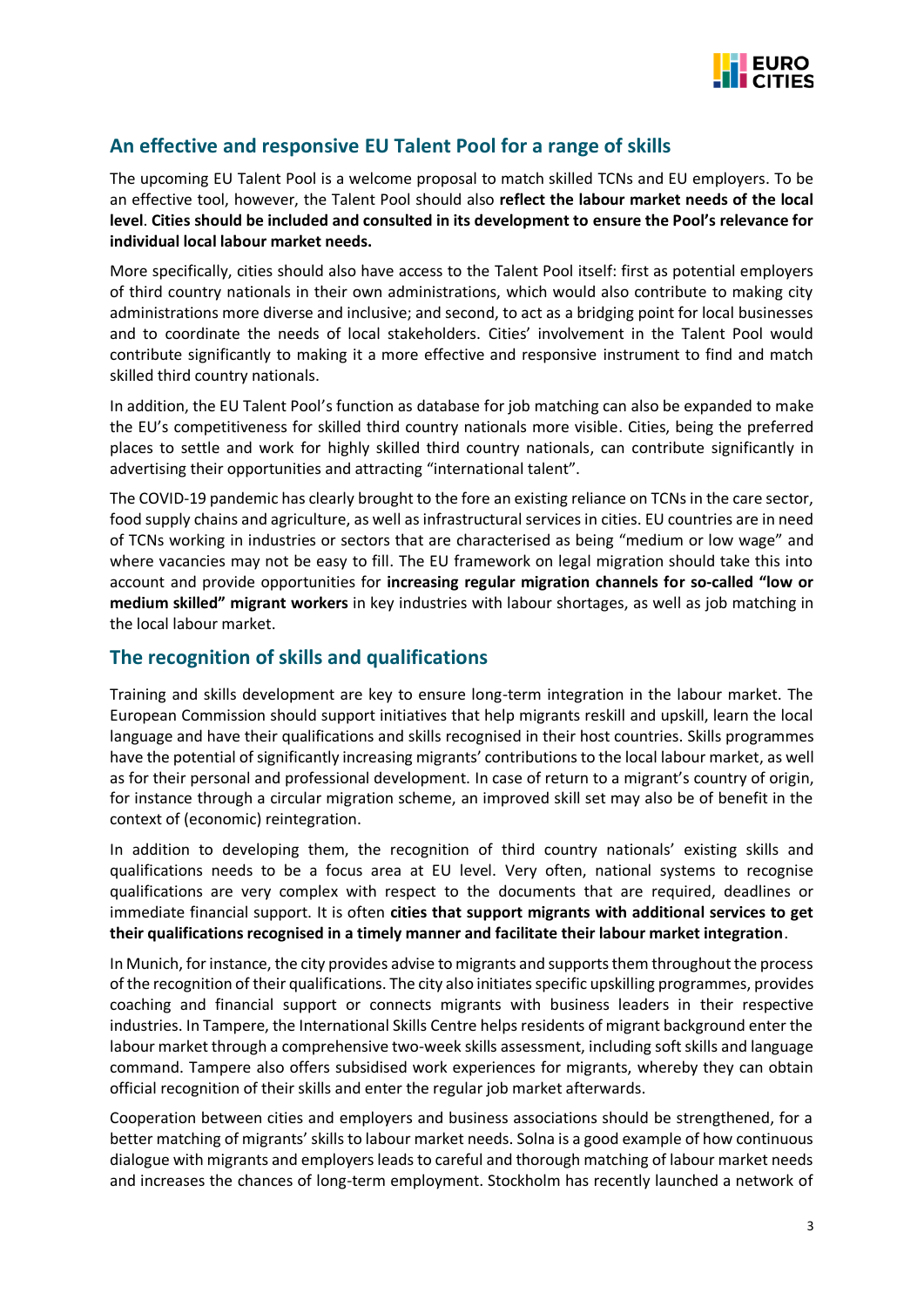

business, non-profit and public sector organisations to coordinate efforts to train newly arrived migrants and help them find employment.

In this way, cities create outcomes that are of benefit for all: they ensure that migrants are working in professions that correspond to their level of qualification and contribute to an increased personal and professional level of satisfaction; they create returns on investment for the local labour market and economy, as migrants do not rely on social support anymore; and they contribute to meeting the need for skilled workers.

**Cities need more support to implement such programmes**, as they often depend on the continuity of EU funding through programmes such as ESF+ or ERDF. Moreover, the European Commission should ensure the recognition of skills and qualifications in a similar way across EU countries and guide cities on this as well. Capacity building on the EU Skills Profile Tool for Third Country Nationals, as well as its further adaptation to local level needs, could be a practical step towards direct EU-local cooperation on this topic. In addition, third country nationals should have easy access to information on how their qualifications may be recognised in their country of destination. Such information could be collected in a common multi-lingual EU database on the recognition of skills and qualifications.

#### **Working conditions and safeguards from exploitation**

Adequate working conditions, and particularly sufficient and stable income, have a direct impact on workers' living standards, for example on the ability to afford housing and cover basic needs. This is essential to ensure their integration into their host society, both economically and socially, and it is a precondition to make labour migration durable and mutually beneficial. This is especially relevant for the local level, as it is primarily in cities that migrants work and integrate. Moreover, when working conditions are suboptimal, cities become an essential provider of support for migrant workers, be that in housing, financial aid, or the provision of food and essential items. EU legislation currently in place grants third country nationals with regular residence and work permits the same rights as EU nationals enjoy. However, as highlighted by a recent report of the EU Agency for Fundamental Rights<sup>4</sup>, migrant workers are highly vulnerable to exploitation with regards to pay, regulation of working hours, health and safety and medical assistance. Cities are crucial actors for the identification of those at risk of poverty, or with undignified living conditions, even when in employment. The EU should recognise and support cities as fundamental allies in **monitoring working conditions** to create a welcoming framework that incentivises TCNs to work in the European Union.

Actions to ensure that migrant workers are duly protected from exploitation in the labour market also include adequate **awareness-raising and the provision of information**. The EU should provide migrant workers with information on their rights as workers and residents of the European Union, as well as of the avenues to report violations of their rights and discriminatory practices they might experience. Cities are the closest level of government to citizens, they have a clear, up-to-date, overview of the composition of the migrant populations, and the effective structures to reach them. They play an essential role in the dissemination of information in languages and formats that their inhabitants with a migrant background can understand, and they work closely with NGOs and diaspora organisations that support them in the process. Therefore, the EU should actively involve cities as partners in awareness raising and communication strategies.

<sup>4</sup> European Union Agency for Fundamental Rights (2019), Protecting Migrant Workers from Exploitation in the EU: Workers' Perspectives, available a[t https://fra.europa.eu/en/publication/2019/protecting-migrant-workers](https://fra.europa.eu/en/publication/2019/protecting-migrant-workers-exploitation-eu-workers-perspectives)[exploitation-eu-workers-perspectives](https://fra.europa.eu/en/publication/2019/protecting-migrant-workers-exploitation-eu-workers-perspectives)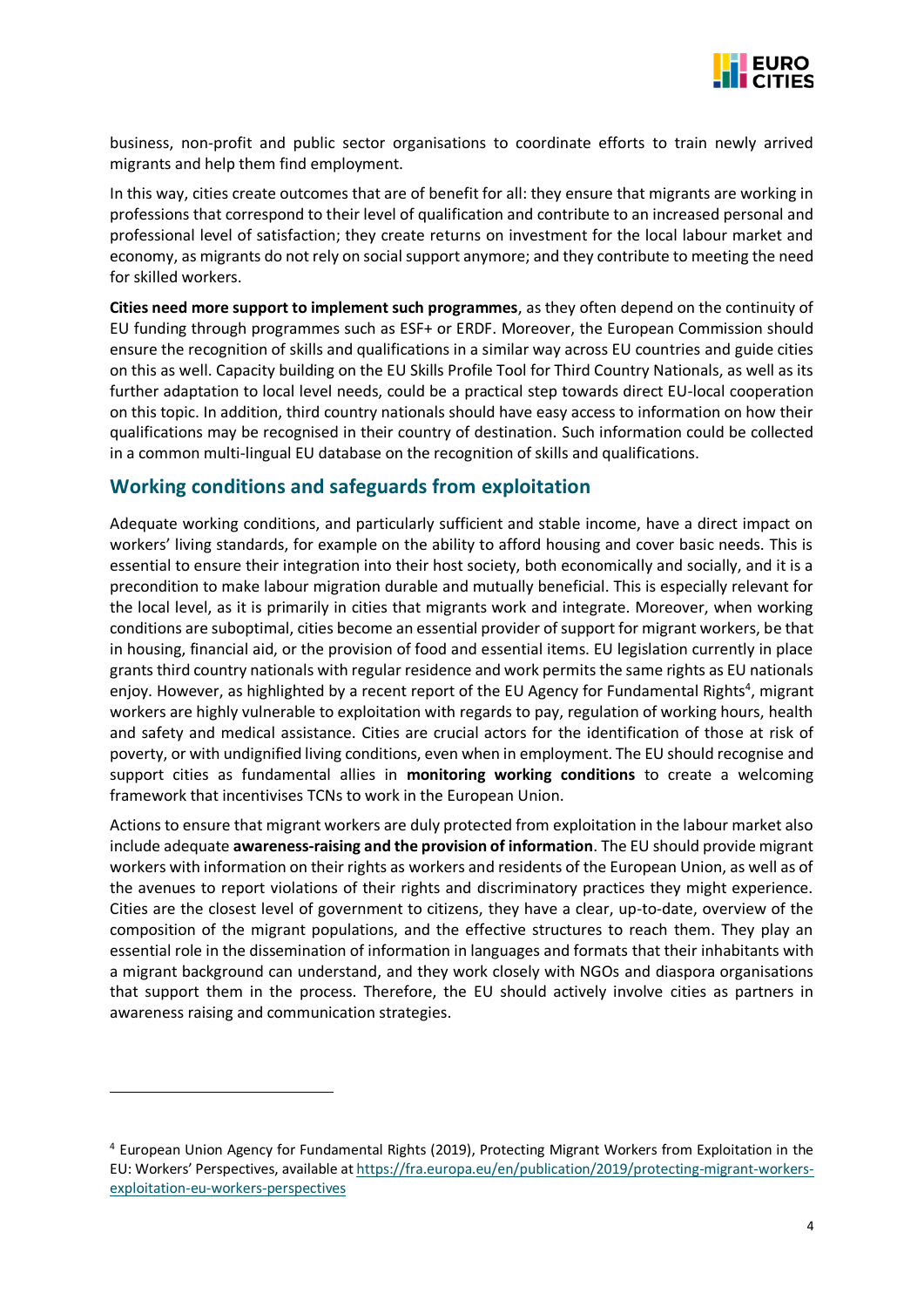

## **Focus on particular groups of migrant workers**

Amongst TCNs that contribute to the EU labour market, there are specific groups that legislation should pay attention to, as they become increasingly relevant in essential sectors in European labour markets.

Covid-19 has demonstrated the need for an increased workforce in the **health and care** sectors, especially in cities, which have been at the forefront of the response to the pandemic by increasing, for example, support to childcare and care for the elderly. Acknowledging that migrant workers have substantially contributed to the effective delivery of key services and will be even more so in the recovery process should be the starting point for legislative initiatives to come that aim to reinforce the health and care sectors, such as the EU Child Guarantee, or the upcoming Green Paper on Ageing.

Migrant **women** are one of the main target groups in city strategies for labour-market integration, as they recognise that migrant women play an important role in the workforce, not the least in sectors in growing need of workers, such as health and care services. The EU should follow the example of cities and mainstream a gender perspective into all aspects of regular migration and regulations of the job market at EU level. Here, facilitating the reconciliation of work and family life is essential, because preventing women from disproportionately taking unpaid care responsibilities is central to promoting their inclusion in the regular job market.

Toulouse, for example, provides tailored support, individual coaching, training, and language courses, but also childcare assistance and empowerment activities to promote migrant women's labour market integration. Helsinki recognises the low employment rate of women with a migrant background as key challenges and implements specific projects to find them jobs. Since 2018, Leipzig organises an annual expert meeting called 'Women at work', which aims to exchange information, and experiences among migrant women and key stakeholders. The EU should recognise cities' contributions in this area and should provide stronger support for the implementation of such measures.

A sector gaining relevance in the EU labour market is **platform work**, or the gig economy, in which people of migrant origin are overrepresented. This has seen an increase during lockdown periods, where much of the population relied on online platforms for the delivery of goods. Platform work provides an opportunity for cities because it creates new jobs, it contributes to a more effective and innovative delivery of services such as food, transport, cultural content and even health and care services, and it supports the digital transition of the local economy.

Cities have recognised this and, even in lack of a robust regulatory context, they have taken steps to ensure they remain inclusive and respective of workers' rights. Bologna's 2018 Charter of Fundamental Rights of Digital Labour in the Urban Context is an innovative way whereby the city gathers commitment by online platforms to ensure workers' right to be informed, to be protected, and to disconnect. It also provides for strengthened coordination between businesses engaged in such nonstandard forms of employment, to increase support given by the public administration. As the EU sets to develop legislation on platform work, it is essential that it works in partnership with cities to identify challenges arising from the platform economy and to support innovative ways of making new forms of work inclusive, especially given that a considerable proportion of platform workers are non-EU nationals.

During the Covid-19 pandemic, **seasonal workers** proved to be fundamental for the maintenance of, for example, the EU's agricultural sector, ensuring the continuity of food production and supply chains. However, the pandemic has also highlighted the vulnerability of seasonal workers, who often live in precarious housing conditions and lack access to adequate sanitation, food, and health services. Seasonal workers are also particularly relevant in cities where tourism and hospitality are important economic sectors. Third-country nationals substantially help fill employment gaps and keep local economies afloat. To make sure that seasonal work remains attractive and European cities can keep